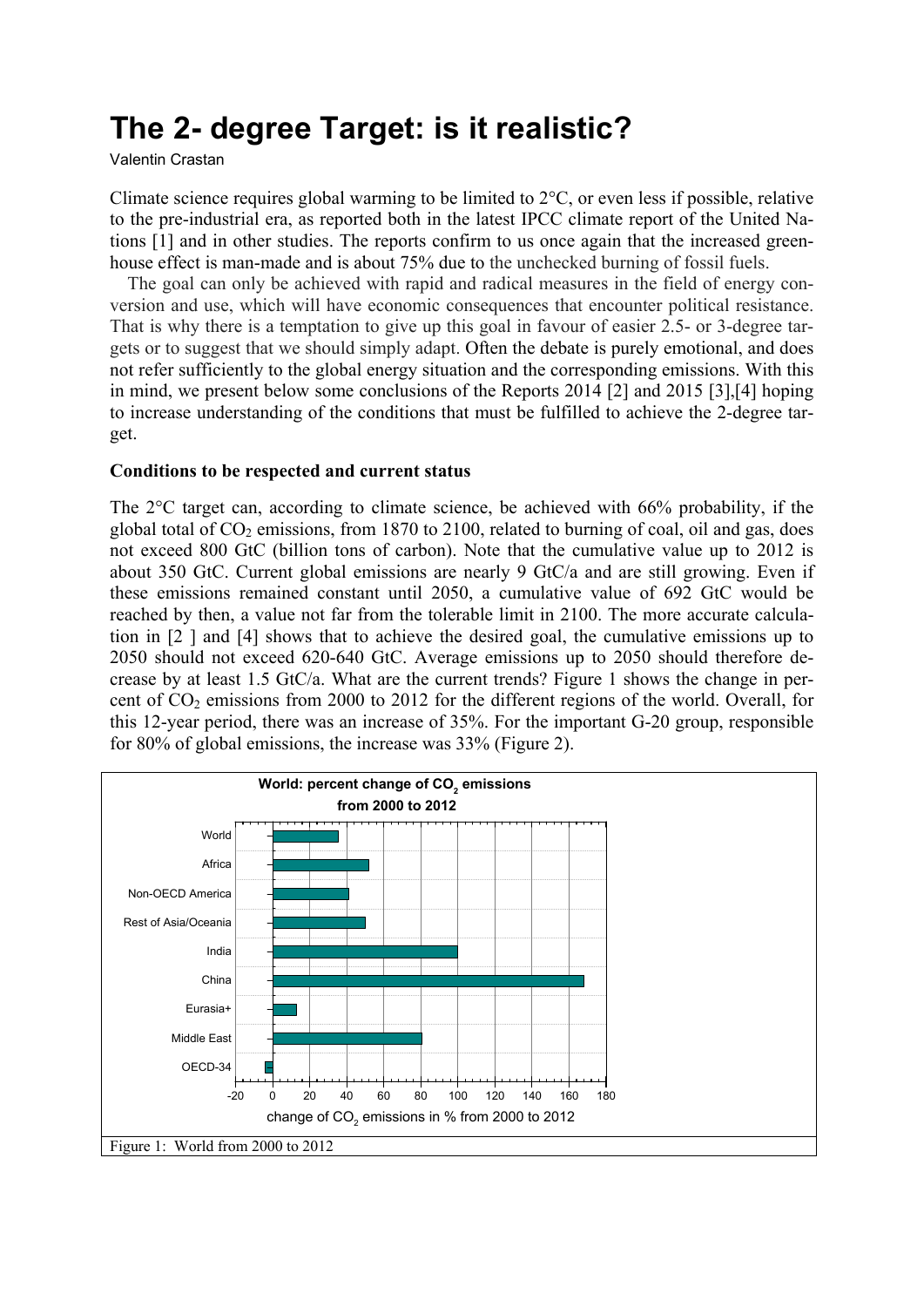

Only the OECD-34 group shows a slight decrease of about 5%. The decrease is primarily borne by the USA and the EU-27. The increase in Japan is caused by the Fukushima accident (shutdown of nuclear power plants).

## **Required emissions change by 2030**

The next 15 years are extremely important in achieving the objectives because it is in this period that very big changes of trend must be implemented. The concrete measures in respect of energy efficiency and the  $CO<sub>2</sub>$  intensity of energy use are presented and explained in detail in the reports cited, for countries and regions worldwide. Figure 3 shows the necessary, and probably achievable, evolution across the world from 2012 to 2030. The stricter variant *a*  calls for a 9% reduction, the milder variant *b* simply reduces the increase to not more than 4%. Besides the industrialized countries China (-10%) and Russia (Eurasia) in particular are called to contribute, as is also shown by the corresponding diagram for the G-20 group (Figure 4).

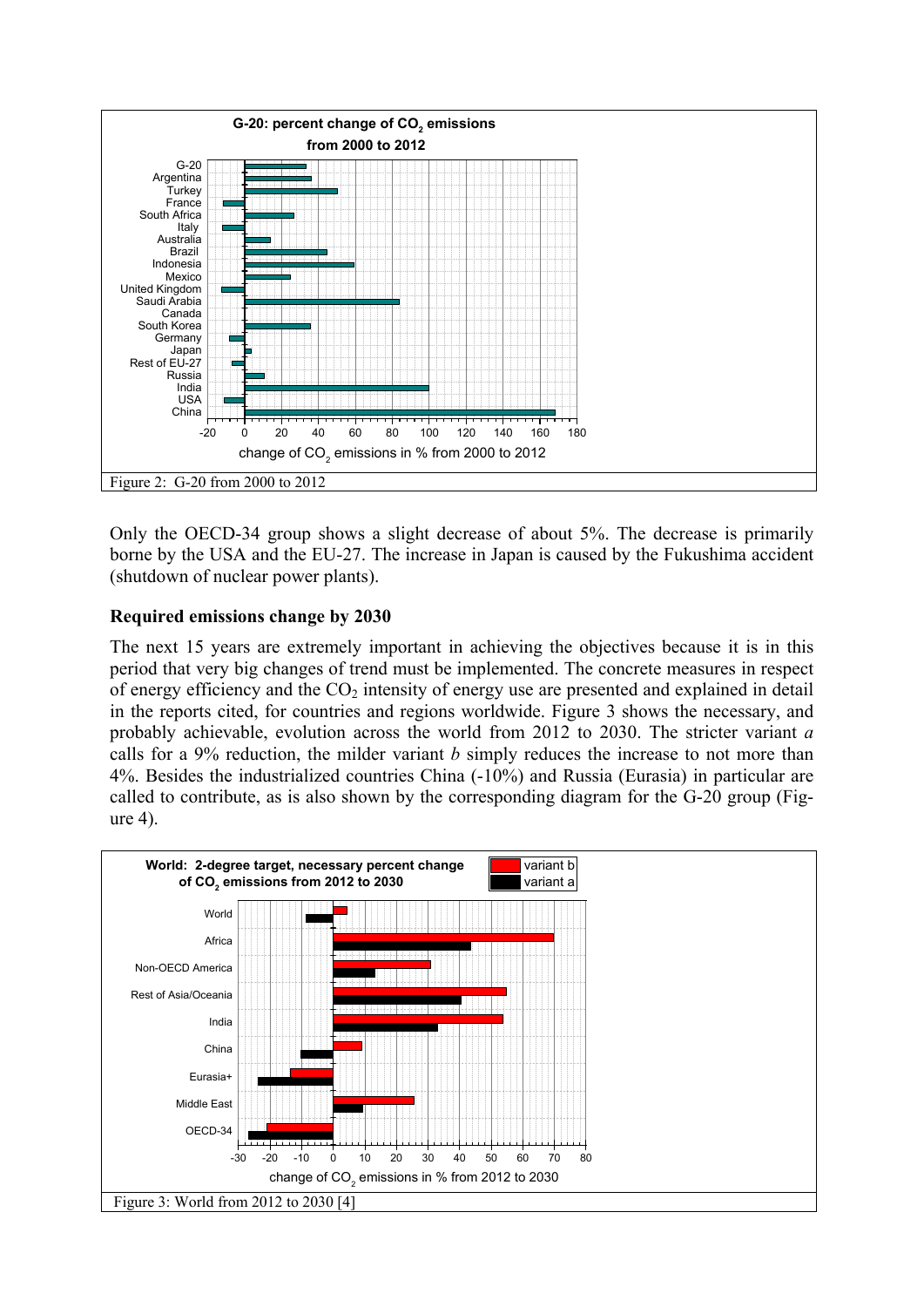

The G-20 group has to achieve a reduction of 13% (variant *a*), with the contribution of the industrialized countries and Russia being located rather around 20 - 30%. The alternative, less stringent variant *b*, requires for the whole group simply a stabilization of the level of emissions. But this variant then requires more stringent reductions in the subsequent period to 2050, if the climate protection target is to be achieved.

# **Necessary reductions in the period 2030-2050**

Limiting the cumulated emissions to 800 GtC in 2100 can only be achieved if the  $CO<sub>2</sub>$  emissions from 2030 to 2050, in all regions of the globe are reduced as shown in Figure 5, which is 40 to 50% overall. India and the rest of Asia/Oceania are called upon to make their contribution, unlike the period from 2012 to 2030. A similar reduction must be guaranteed by the entire G-20 group (Figure 6).

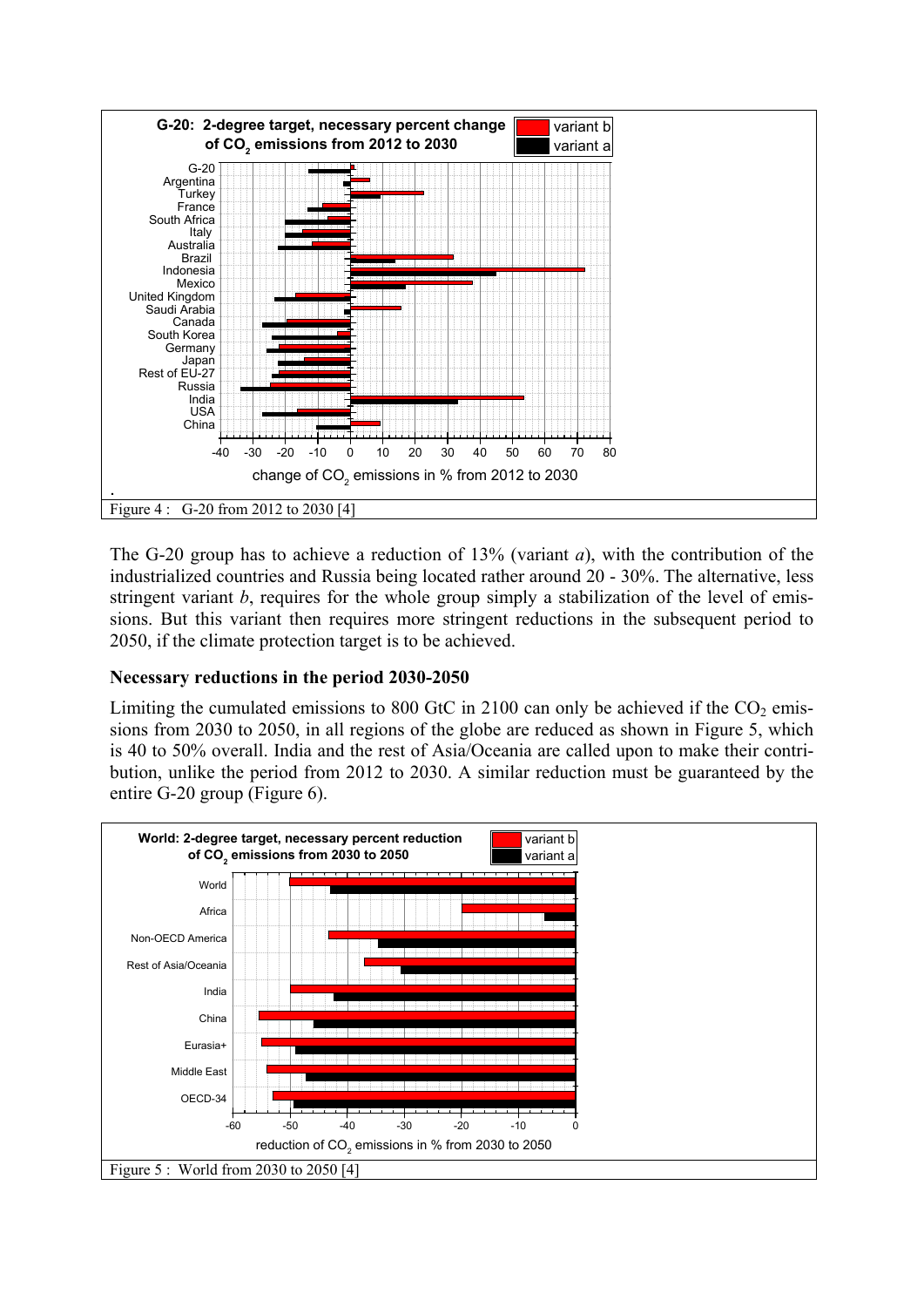

If in 2012-2030 we comply with variant *a*, there is even the possibility, by achieving the strictest variant *b* for the period 2030-2050, of improving climate protection by limiting global warming to less than 2-degrees, as suggested in several studies, for example of the Bern Oeschger center [5] and of other organizations.

### **Final considerations**

The analysis shows that meeting the 2-degrees target is a challenge, but not impossible. Describing this goal as unrealistic or impossible, demonstrates a destructive alarmism that does not match the encouraging trends that can be observed in the US, in the EU-27 and China; trends concerning *energy efficiency* and *CO<sub>2</sub> intensity of energy*. The latter can be improved by replacing fossil fuels with renewable energies (hydropower, solar, wind and geo-thermal energy), in the transition period also by nuclear energy and if necessary by CCS (carbon capture and storage). Also the other industrialized countries and emerging and developing countries, somewhat later, will join this evolution, perhaps voluntarily, but also under bilateral and multilateral pressure and aid from leading countries. The situation is now critical in the Middle East and Africa. However, their contribution to the worlds  $CO<sub>2</sub>$  emissions is only around 3%. In the medium term we can hope for a return of these areas to normality.

The climate conference to be held in Paris in December 2015, will most likely come to similar conclusions. It will be successful only if it succeeds in its intention of achieving a legally binding agreement, essentially corresponding to the diagram above, and applying to all leading and demographically important countries.